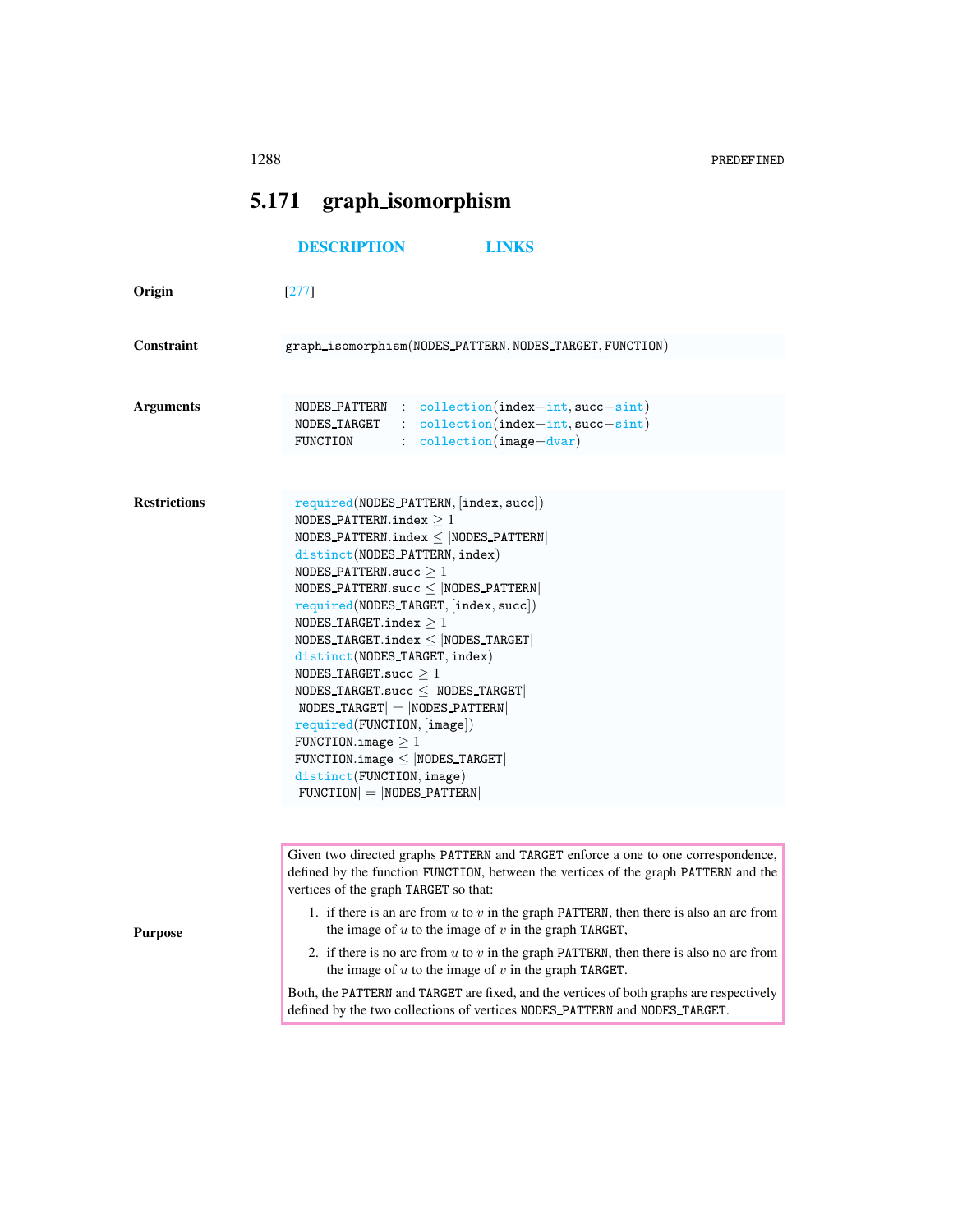<sup>20090822</sup> 1289

 $\sqrt{ }$ 

## Example

| index - 1 succ - {2, 4},<br>$\left\{\n\begin{array}{l}\n\text{index } -2 \quad \text{succ } -\{1,3,4\}, \\ \text{index } -3 \quad \text{succ } -\emptyset,\n\end{array}\n\right\},$<br>$\left\{\n\begin{array}{c}\n\left\{\n\begin{array}{c}\n\text{index } -2 \\ \text{index } -3\n\end{array}\n\text{succ } -\emptyset,\n\end{array}\n\right.\n\left\{\n\begin{array}{c}\n\text{index } -4\n\end{array}\n\text{succ } -\emptyset,\n\begin{array}{c}\n\text{index } -1\n\end{array}\n\text{succ } -\emptyset,\n\end{array}\n\right.\n\left\{\n\begin{array}{c}\n\text{index } -2\n\end{array}\n\text{succ } -\emptyset,\n\begin{array}{c}\n\text{index } -3\n\end{array}\n\text{succ } -\emptyset,\$ |
|-------------------------------------------------------------------------------------------------------------------------------------------------------------------------------------------------------------------------------------------------------------------------------------------------------------------------------------------------------------------------------------------------------------------------------------------------------------------------------------------------------------------------------------------------------------------------------------------------------------------------------------------------------------------------------------------------------|
|                                                                                                                                                                                                                                                                                                                                                                                                                                                                                                                                                                                                                                                                                                       |
| Figure 5.368 gives the pattern (see Part $(A)$ ) and target graph (see Part $(B)$ ) of the                                                                                                                                                                                                                                                                                                                                                                                                                                                                                                                                                                                                            |
| <b>Example</b> slot as well as the one to one correspondence (see Part $(C)$ ) between the pattern                                                                                                                                                                                                                                                                                                                                                                                                                                                                                                                                                                                                    |
| graph and the target graph. The graph_isomorphism constraint since the pattern and                                                                                                                                                                                                                                                                                                                                                                                                                                                                                                                                                                                                                    |
| target graphs have the same number of vertices and arcs and since:                                                                                                                                                                                                                                                                                                                                                                                                                                                                                                                                                                                                                                    |
|                                                                                                                                                                                                                                                                                                                                                                                                                                                                                                                                                                                                                                                                                                       |
| • To the arc from vertex 1 to vertex 4 in the pattern graph corresponds the arc from<br>vertex $4$ to $1$ in the target graph.                                                                                                                                                                                                                                                                                                                                                                                                                                                                                                                                                                        |
| • To the arc from vertex 1 to vertex 2 in the pattern graph corresponds the arc from                                                                                                                                                                                                                                                                                                                                                                                                                                                                                                                                                                                                                  |
| vertex $4$ to $2$ in the target graph.                                                                                                                                                                                                                                                                                                                                                                                                                                                                                                                                                                                                                                                                |
|                                                                                                                                                                                                                                                                                                                                                                                                                                                                                                                                                                                                                                                                                                       |
| • To the arc from vertex 2 to vertex 1 in the pattern graph corresponds the arc from                                                                                                                                                                                                                                                                                                                                                                                                                                                                                                                                                                                                                  |

- since the pattern and esponds the arc from
	- esponds the arc from
	- graph corresponds the arc from vertex 2 to 4 in the target graph.
	- To the arc from vertex 2 to vertex 4 in the pattern graph corresponds the arc from vertex 2 to 1 in the target graph.
	- To the arc from vertex 2 to vertex 3 in the pattern graph corresponds the arc from vertex 2 to 3 in the target graph.

<span id="page-1-0"></span>Typical |NODES\_PATTERN| > 1 Symmetries • Items of NODES PATTERN are permutable. • Items of NODES TARGET are permutable. Algorithm A constraint approach is described in [395]. See also related: subgraph\_isomorphism. Keywords constraint arguments: constraint involving set variables. constraint type: predefined constraint, graph constraint.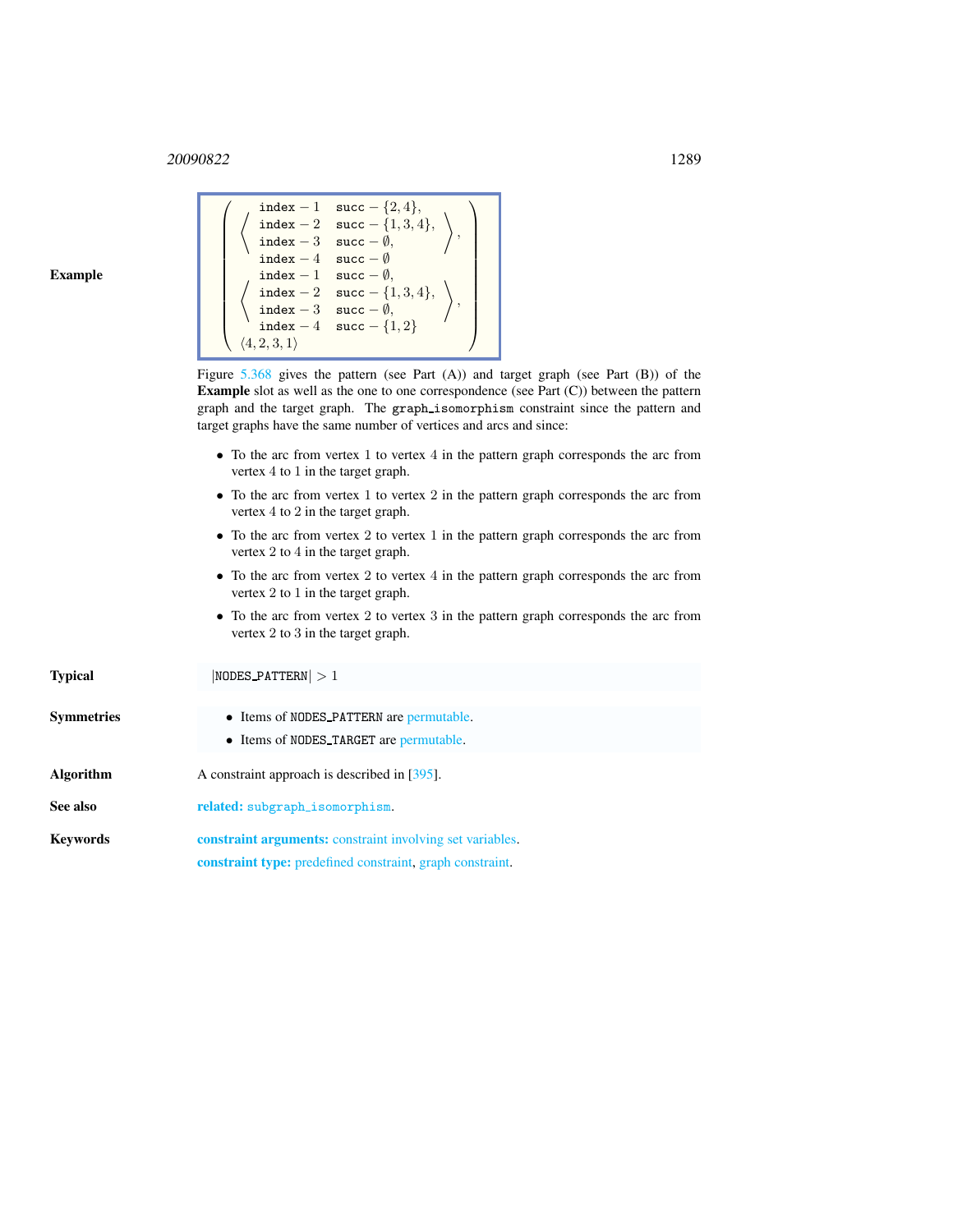

<span id="page-2-0"></span>Figure 5.368: Illustration of the Example slot: (A) The pattern graph, (B) the target graph and (C) the correspondence, denoted by thick dashed arcs, between the vertices of the pattern graph and the vertices of the target graph